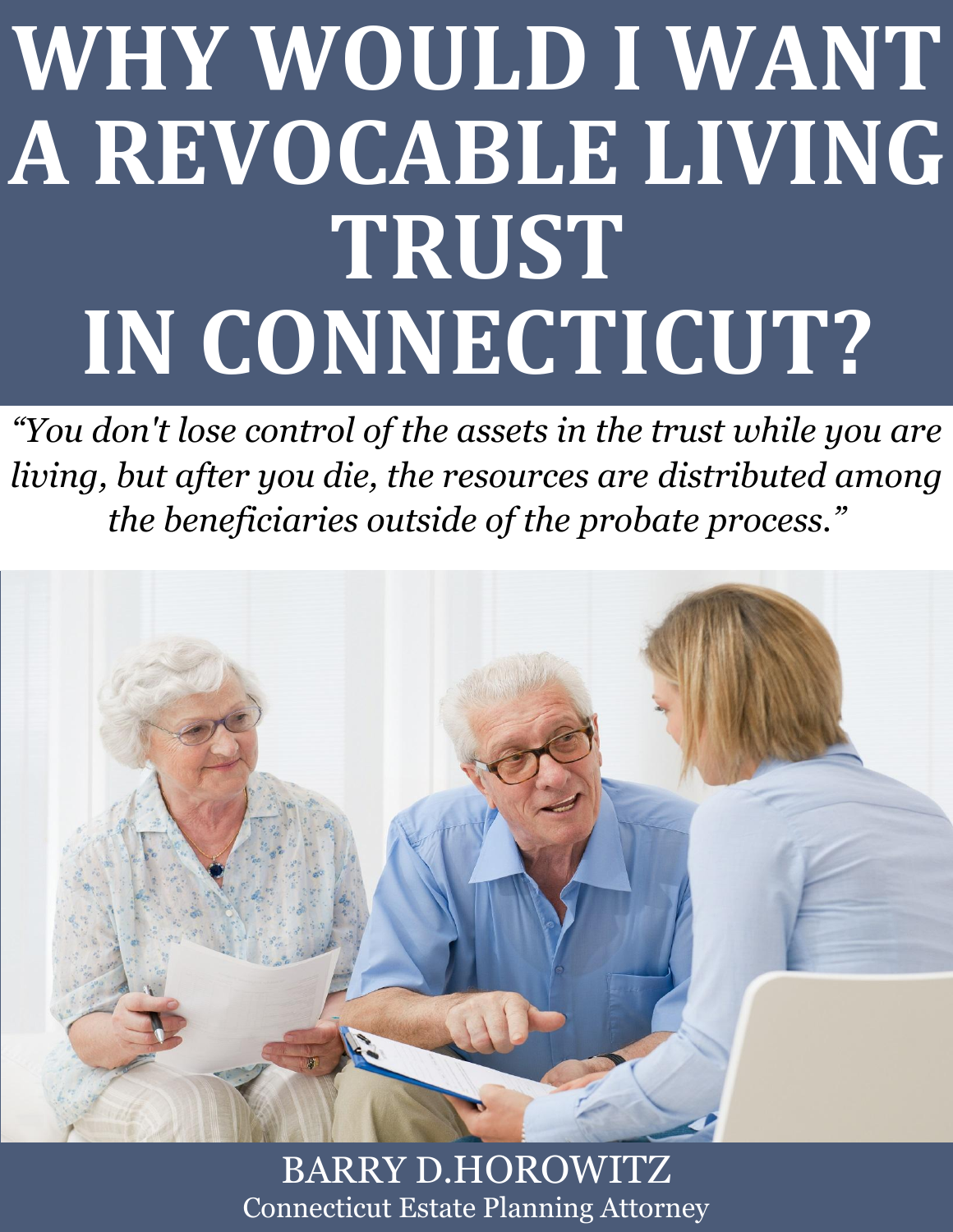

People sometimes harbor misconceptions about trusts. The idea is that all trusts are only useful for wealthy individuals.

In reality, this is not the case. It is true that there are some types of trusts that are used by high net worth families. This is largely due to the existence of death taxes.

There is an estate tax on the federal level. It carries

a \$5.34 million exclusion in 2014. This is the amount that can be transferred free of taxation to people other than your spouse.

You can transfer unlimited assets to your spouse tax-free, because there is an unlimited marital transfer tax deduction.

We practice law in the state of Connecticut, and there is also a state-level estate tax to contend with in our state. The state-level exclusion is just \$2 million.

People who are exposed to estate taxes often use irrevocable trusts to gain estate tax efficiency.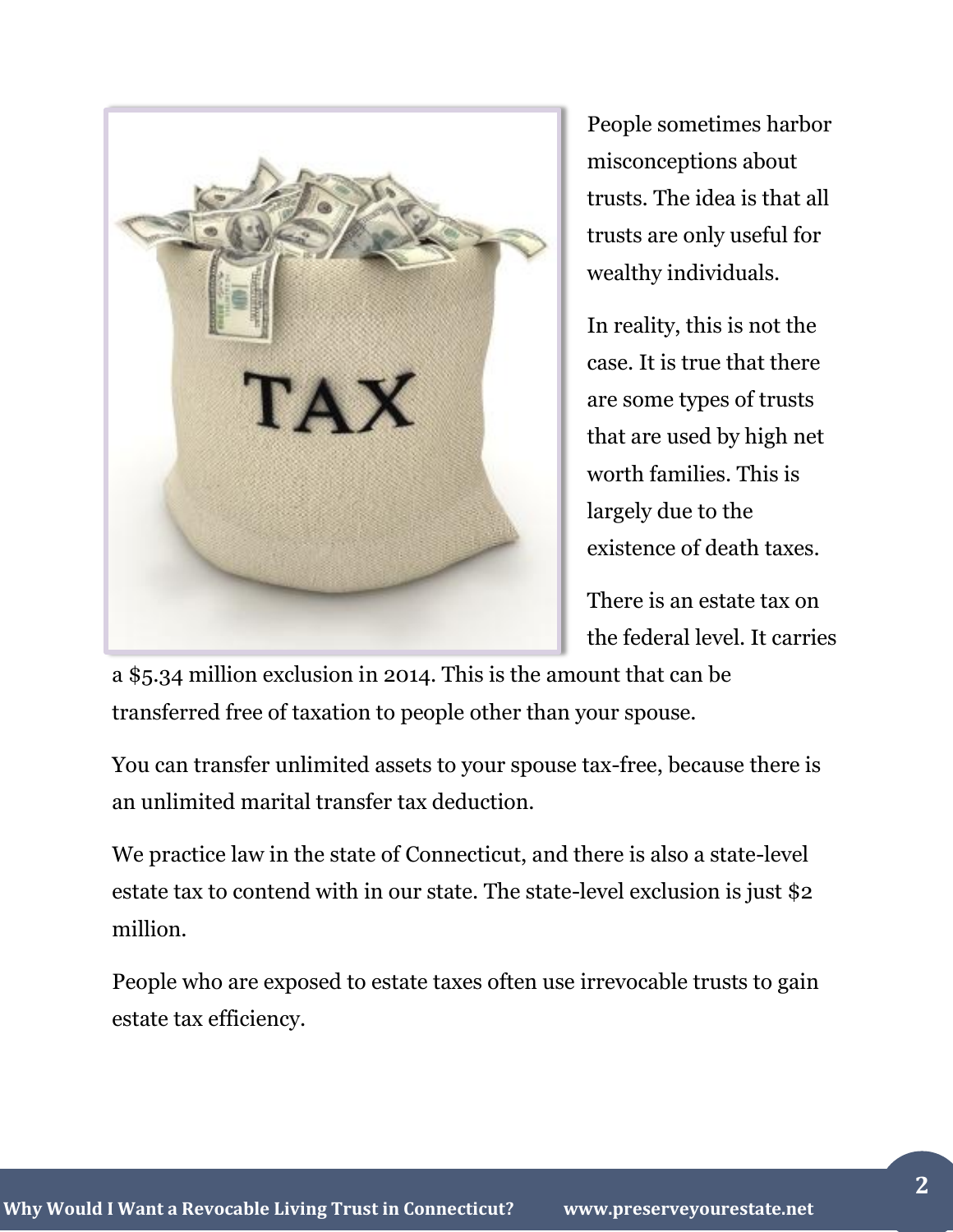# *REVOCABLE LIVING TRUSTS*

In addition to irrevocable trusts, there are also revocable trusts. Revocable living trusts are very useful for people who are not wealthy.

This type of trust would not be good for someone who is seeking tax efficiency, because assets that are held in a revocable living trust are part of your taxable estate. If you are not exposed to estate taxes, you would want to consider the creation of a revocable living trust.



There are a number of benefits that you gain when you use this type of trust. For one, you do not surrender control of assets that you convey into a revocable living trust.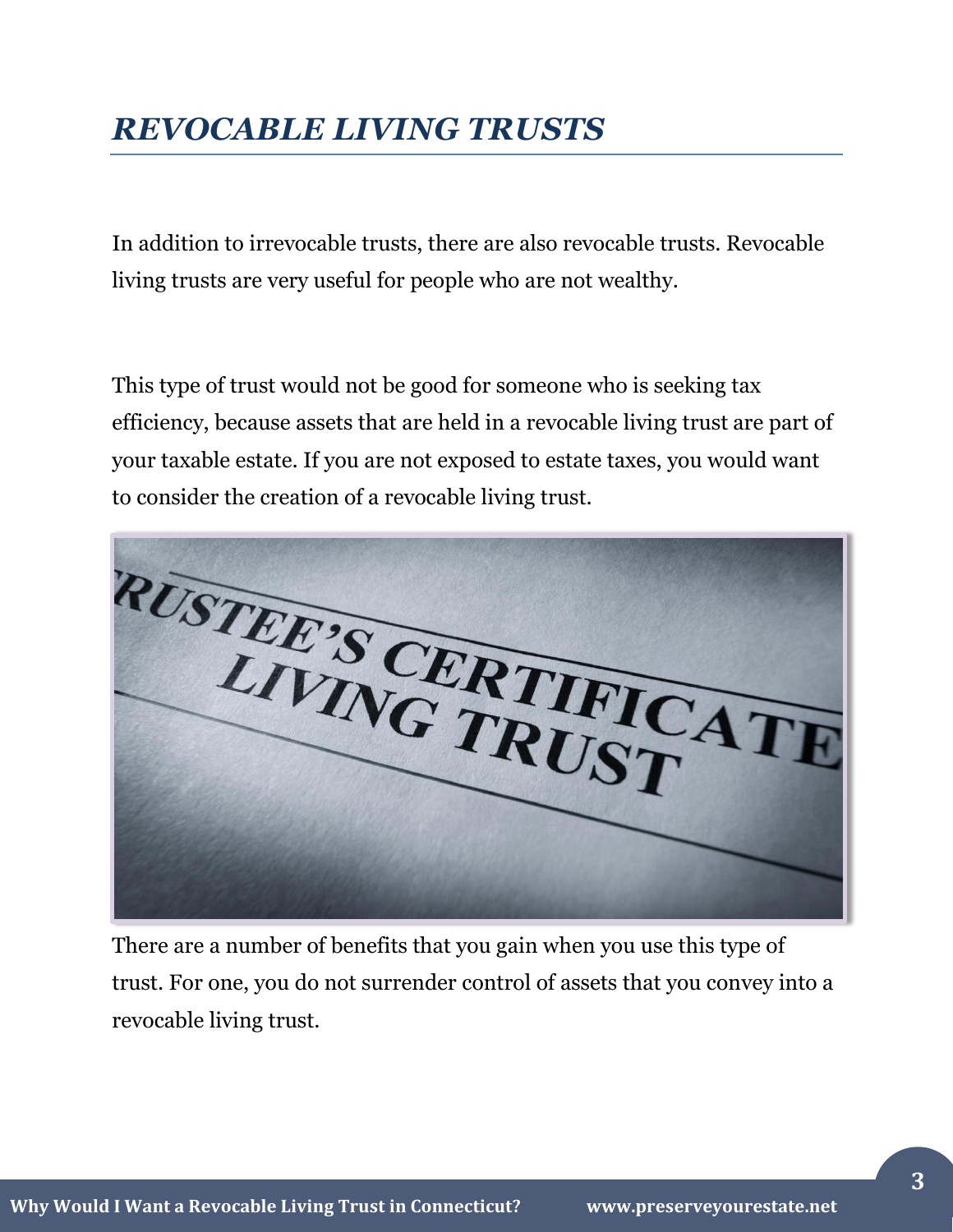While you are living, you can act as the trustee and the beneficiary. You can take monetary distributions, and you control the actions of the trust.

When you establish a revocable living trust, you create a trust agreement. In this agreement you name a successor trustee to assume the role after you pass away, and you name successor beneficiaries.

If you want to, you can empower the successor trustee to administer the trust in the event of your incapacitation. The ability to account for possible incapacitation is another advantage that you gain when you use a revocable living trust as a vehicle of asset transfer.

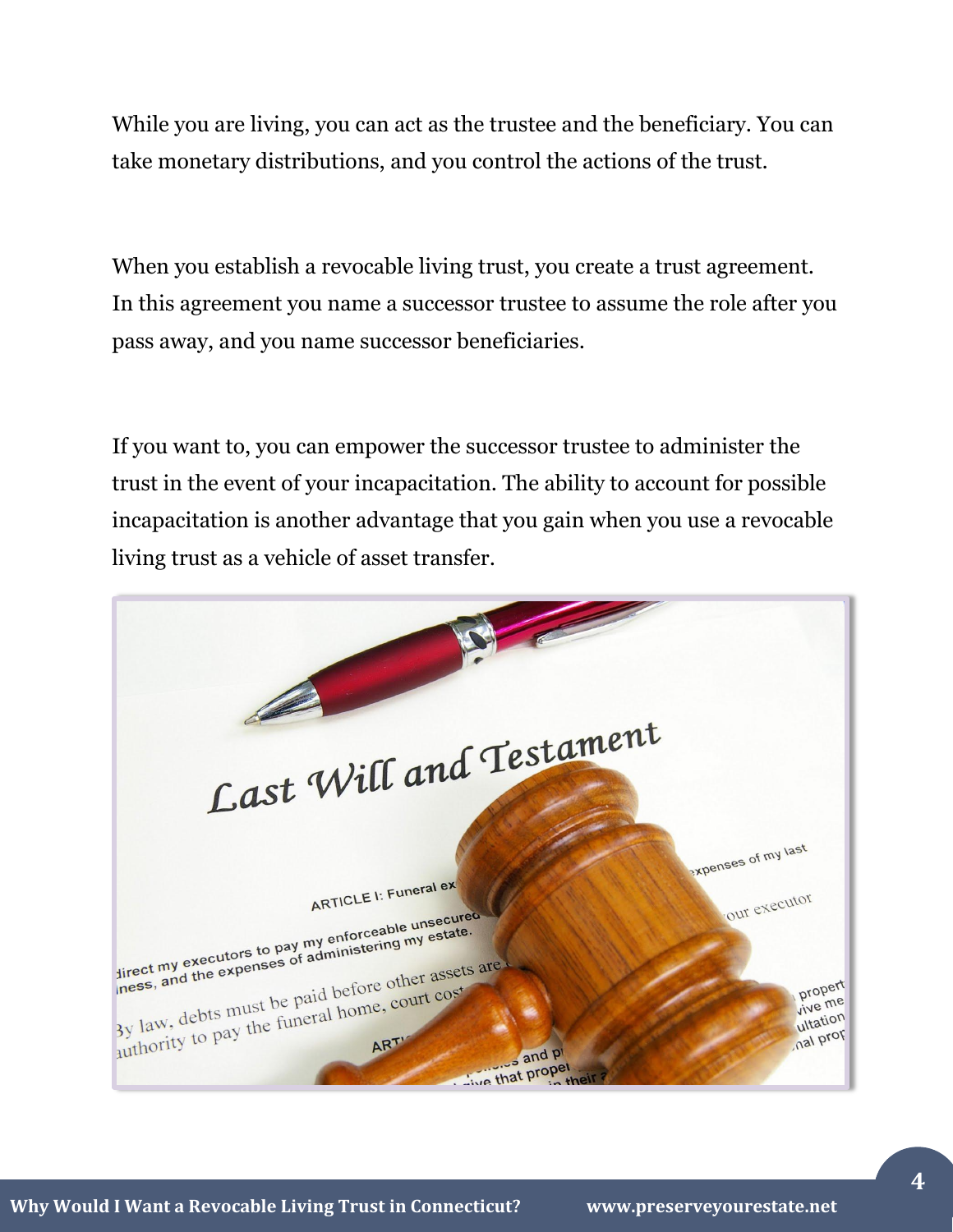After you die, the trustee will follow the instructions that you leave behind in the trust agreement. Assets will be distributed to the beneficiaries in accordance with your wishes.

These distributions would take place in a timely manner, because the

probate court would not be involved.

When a will is used to transfer personally held property, the will must be admitted to probate. This is the legal process of estate



administration. The executor or personal representative handles the business of the estate, but the overall administration is supervised by the probate court.

People who understand the facts often take steps to avoid probate, because it comes with certain pitfalls. For one, it opens the door for people who may want to challenge the validity of the will.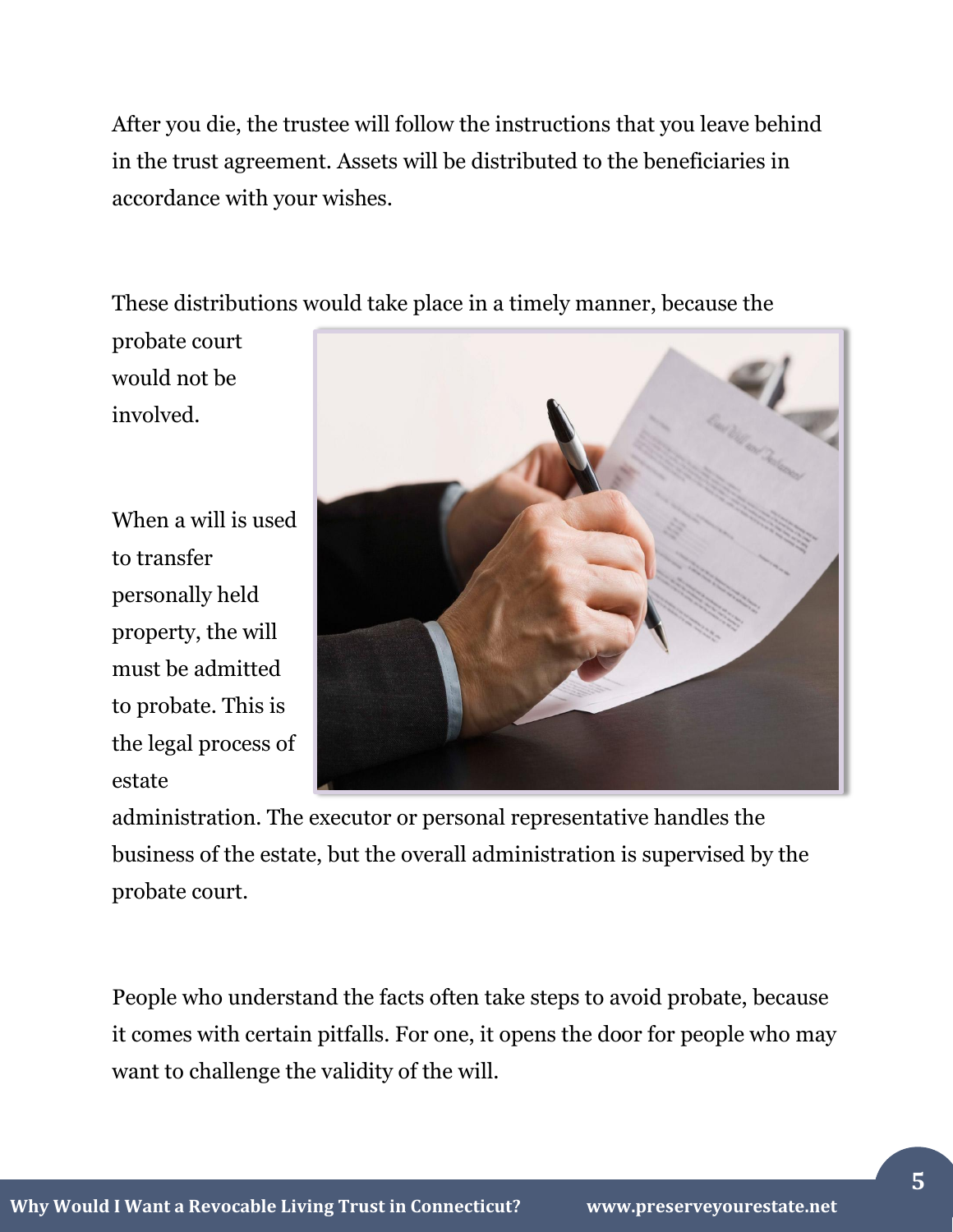Secondly, it is a public proceeding. Anyone can access probate records to find out how your assets were distributed.

Thirdly, there are considerable expenses that can accumulate during probate. These probate costs would reduce the inheritances that would be received by the heirs to the estate.

Lastly, probate is time-consuming. It will take close to a year in simple cases, and the heirs do not receive their inheritances until the estate has been probated and closed by the court.

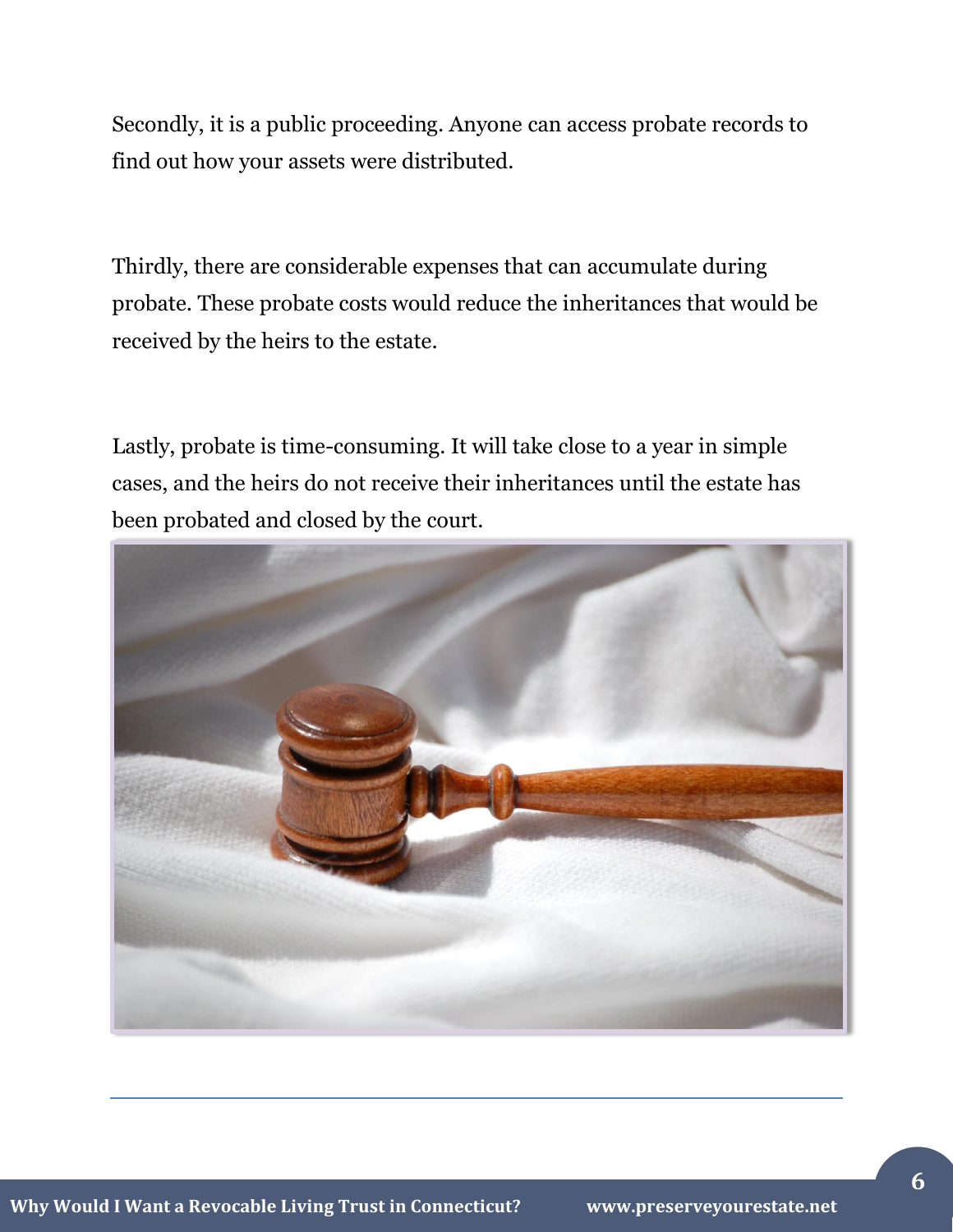## *SUMMARY*

Revocable living trusts are very useful for people who want to facilitate fast and efficient postmortem asset transfers. You don't lose control of the assets in the trust while you are living, but after you die, the resources are distributed among the beneficiaries outside of the probate process.

Probate is time-consuming and expensive, so the heirs to the estate would receive their inheritances in a much more timely and cost efficient manner if the transfers take place outside of probate.

You can also account for the possibility of latter life incapacity if you use a revocable living trust as a vehicle of asset transfer.

If you would like to learn more about revocable living trusts, schedule a consultation with a licensed estate planning attorney.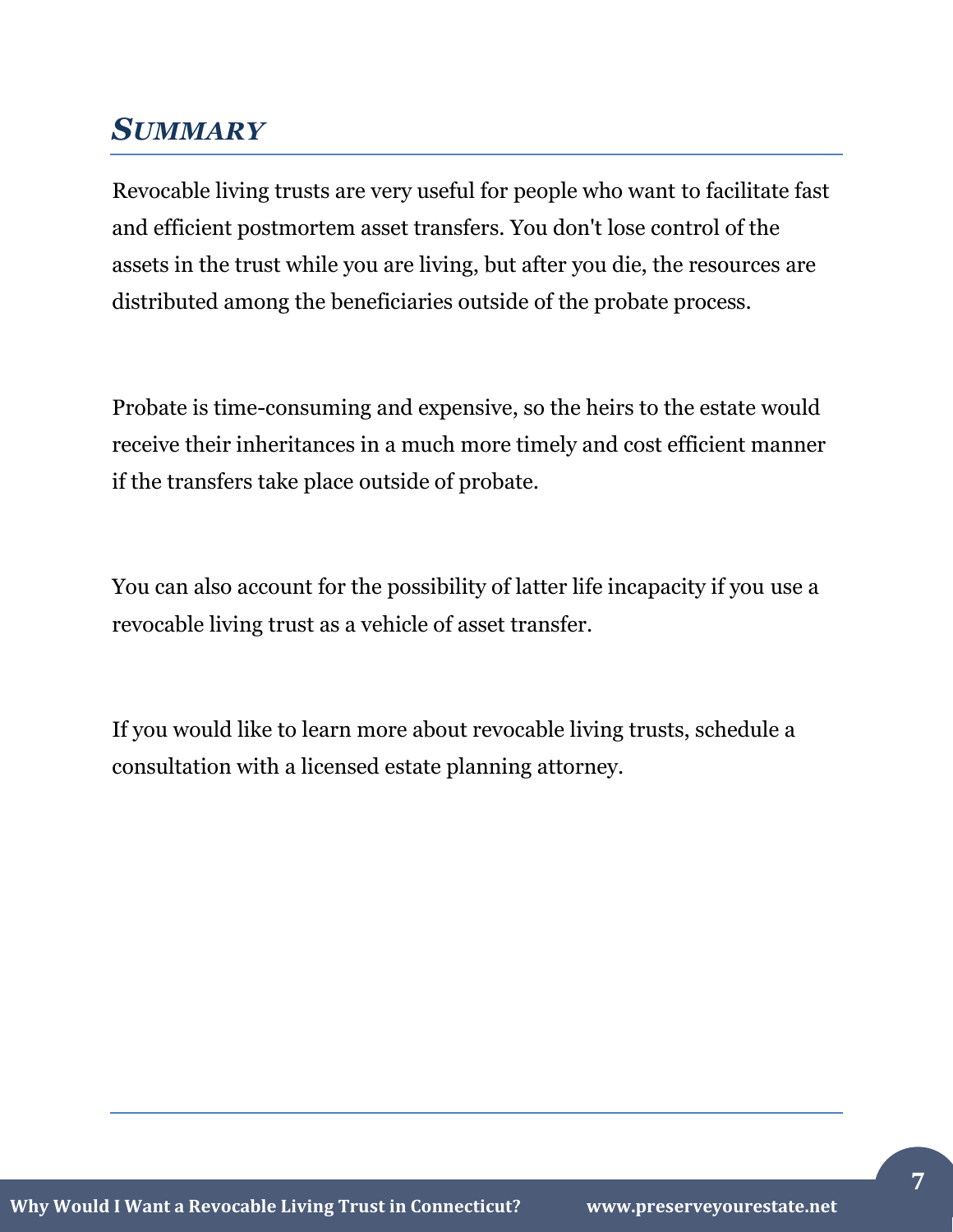## *REFERENCES*

American Association of Retired People [http://www.aarp.org/money/estate-planning/info-09-](http://www.aarp.org/money/estate-planning/info-09-2010/ten_things_you_should_know_about_living_trusts.html) [2010/ten\\_things\\_you\\_should\\_know\\_about\\_living\\_trusts.html](http://www.aarp.org/money/estate-planning/info-09-2010/ten_things_you_should_know_about_living_trusts.html)

American Bar Association

[http://www.americanbar.org/groups/real\\_property\\_trust\\_estate/resource](http://www.americanbar.org/groups/real_property_trust_estate/resources/estate_planning/revocable_trusts.html) [s/estate\\_planning/revocable\\_trusts.html](http://www.americanbar.org/groups/real_property_trust_estate/resources/estate_planning/revocable_trusts.html)